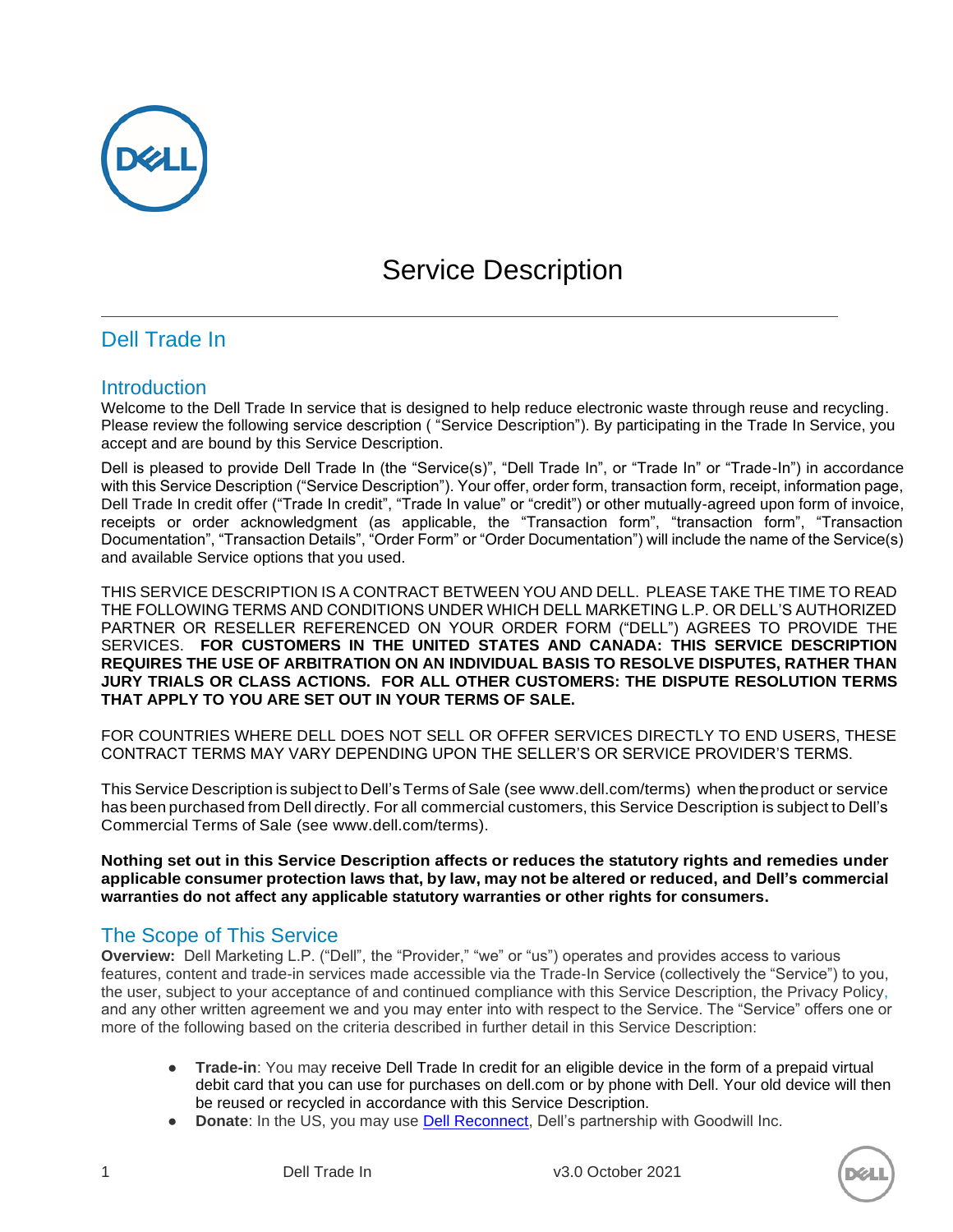● **Recycle**: [Dell Product Recycle or Return to Dell](https://corporate.delltechnologies.com/en-us/social-impact/advancing-sustainability/how-to-recycle.htm#/cdt/home/pcs-and-laptops) recycle service is provided to Dell customers to recycle their old electronic devices for free.

You may use the Service only for such purposes as are allowed by this Service Description. You may not use the Service in any way or for any purpose that is unlawful or harms Dell or any other person or entity. Dell reserves the right to substitute, change, cancel or add to any part of this Service Description at any time, including terminating the Trade-In Service or modifying this Service Description.

#### **Exclusions**

For the avoidance of doubt, the following activities are not included in the scope of this Service:

- Onsite support;
- Hardware technical support for your product (though hardware support may be provided under your separate warranty or service contract with Dell);
- Help with antivirus/spyware removal;
- Back up of any data, software, or programs
- Recovery, restoration or reinstallation of any programs or data;
- Any Services, tasks or activities other than those specifically noted in this Service Description; and
- Return of device once shipped, dropped off for shipping or picked up for shipping

#### How to contact Dell

You may contact Dell about the Service at the number below or refer to the Contact Us section of our online store for a complete list of our contact details and support options. Dell reserves the right to change these telephone support numbers at any time.

| Locale                 | <b>Phone number to contact Dell</b>                                                                                                                                                 |
|------------------------|-------------------------------------------------------------------------------------------------------------------------------------------------------------------------------------|
| <b>United States</b>   | 1-800-624-9896                                                                                                                                                                      |
| <b>Other Countries</b> | Please refer to the Contact Us section of our<br>online store for a complete list of our contact<br>details and support options or go to<br>https://www.dell.com/support/incidents- |
|                        | online/en-us/contactus/dynamic                                                                                                                                                      |

### Customer Feedback

Customer acknowledges that Dell may request Customer's participation in a Customer feedback survey upon completion of the Dell Trade In service.

# General Customer Responsibilities

**Authority to Grant Access.** Customer represents and warrants that it has obtained permission for both Customer and Dell to access and use the devices to be traded in, the data located thereon and all hardware and software components included therein, for the purpose of providing these Services. If Customer does not already have that permission, it is Customer's responsibility to obtain it, at Customer's expense, before Customer asks Dell to perform these Services. **Once the device is shipped, customer cannot access or use the device, the data located thereon, or any hardware and software components included therein.**

**Customer Cooperation.** Customer understands that this is a self-service Service offering. However, if Customer seeks technical support related to the Service from Dell, then Customer will cooperate with and follow the instructions given by any Dell remote support service, phone analyst, or technicians. Experience shows that most problems and errors can be corrected remotely by closely following the remote diagnosis instructions or through close cooperation between the user and the analyst or technician.

#### **User Eligibility and Information:**

a. **Contractual Capacity:** By using the Service, you represent and warrant that you are at least 18 years of age and have the capacity to form legally binding contracts under applicable law.

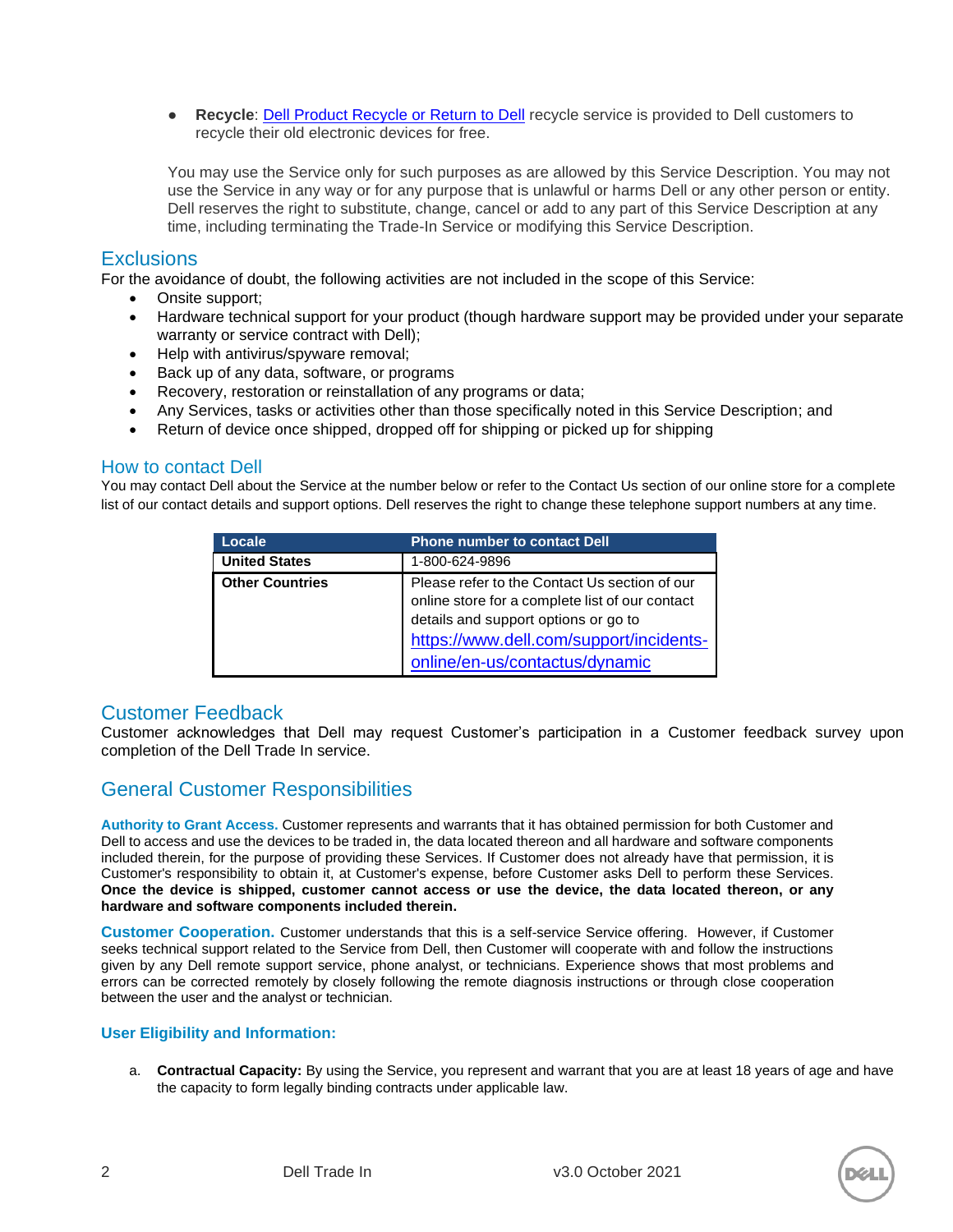- b. **User Data:** To use the Service, you will need to provide your name, phone number, physical address and email address and you may be required to provide other information. You represent and warrant that any information you provide in connection with using the Service is true and correct.
- c. **Return of Device:** By using this service, you agree and understand that once you drop-off your device to ship or device is picked up for shipping that device will not be returned to you. When returning a device or part thereof, Customer will only include the device or part which has been requested by Dell.
- d. By using this service, you agree and understand that any active and open licenses for any of the software tools, applications and capabilities on the device cannot be transferred back to you once you ship the device.
- **e. By using this service, you agree that you are solely responsible for removing all data, including confidential and personal data, and any licenses for software, tools, and applications, from the device prior to shipping. Neither Dell nor its vendors, agents, representatives, or approved partners accept any responsibility or liability for any lost files or data.**

#### **Trade-In Device Eligibility and Information:**

- a. **Eligibility:** By participating in the Service, you represent and warrant as follows for any devices deemed eligible by Dell: i) you either own the device or you have the legal right to provide all devices you submit for the Service; ii) the devices are not counterfeit, lost, stolen, or fraudulent; iii) there are no leases (other than Dell-offered leasing) or any similar leasing service or other third-party interests attached to your trade-in device; and iv) the devices, or the sale and shipment of such devices, will not violate any applicable laws, statutes, ordinances, or regulations including export laws.
- b. **Trade In credit Validity:** As part of the Service, Dell will assess the status of your device and may offer you credit ("Trade In credit" or "Trade In value" or "Value Back") for any eligible device in the form of a prepaid virtual card that you can use for purchases on Dell.com or by phone with Dell. To receive the Trade In credit as displayed, you must send your traded in device to us within thirty (30) days of receiving your Trade In credit offer unless Dell has specified a different time period.

As part of this service, every device received at our processing center is thoroughly inspected. The trade in credit amount may change based this inspection and will be communicated to you.

- c. **Device Eligibility Requirements:** You may trade in one or more devices under this Service. Device model eligibility and Dell Trade In credit amount are determined by Dell or its representative in its sole discretion and may vary depending on the time of purchase, health and status of the device and components associated with the device. Please refer to the [https://TradeIn.Dell.com/](https://tradein.dell.com/) website (**"Website"**) for the most up to date information on eligible devices and Trade In credit amount. Your traded in device must meet all the requirements stated in this Service Description, as determined by Dell or its representative in its sole discretion, including but not limited to the following:
	- Your device must power on, hold a charge and not power off unexpectedly;
	- Your device must have a functioning display with no black spots or pixelation of any kind;
	- You agree that all information you provide about the device for trade in, as well as information you have or will provide about yourself, is true, accurate, and complete;
	- Your device for trade in must have any and all applied stickers and sticker residue removed from the device. Dell reserves the right to deduct from the Trade In value amount to account for the labor required to perform this action when the device is processed;
	- Your device for trade in must not be on a banned list of any kind;
	- At the time of trade in , you must be the owner of the device, as leased devices are not eligible unless device is leased to you by Dell;
	- Reactivation Lock, Find My iPhone, Google Factory Reset Protection, or any other anti-theft locking software and all codes (including without limitation user locks, passwords, etc.) that may prevent the ability to use, recycle, resell or dispose of the device must be disabled;
- d. **Data Destruction:** You acknowledge that it is your sole responsibility to remove all personal data (e.g., files, photos, videos, music, etc.). You understand and agree that you will not be able to recover any data or files stored within the device once device is shipped and data destruction is executed. You understand and agree that you will be not be able to access and use any open, active licenses of software, tools, products, application, capabilities etc. on this device. DELL WILL HAVE NO LIABILITY FOR: ANY OF YOUR CONFIDENTIAL, PROPRIETARY OR PERSONAL INFORMATION; LOST OR CORRUPTED DATA, PROGRAMS OR SOFTWARE; DAMAGED OR LOST REMOVABLE MEDIA; DATA OR VOICE CHARGES INCURRED AS A RESULT OF FAILING TO REMOVE ALL SIM CARDS OR OTHER REMOVABLE MEDIA INSIDE DEVICES THAT ARE RETURNED TO DELL; THE LOSS OF USE OF A SYSTEM OR NETWORK; AND/OR ANY ACTS OR OMISSIONS, INCLUDING NEGLIGENCE, BY DELL OR A THIRD-PARTY SERVICE PROVIDER. Dell will not be responsible for the restoration or reinstallation of any programs or data.
- e. **Inspection:** Upon receipt and inspection of the device traded in, there may be instances when the original trade in credit amount for the device will be recalculated. If the device is as attested by you, with all accessories attested by you as included, and sent in a timely manner (within the Trade In credit offer duration), then the original offer made for the device will be honored. If the device conditions are different than originally attested by you then Dell may cancel the trade-in offer or make an updated trade in offer will be available for you. Packaging materials or packaging service shall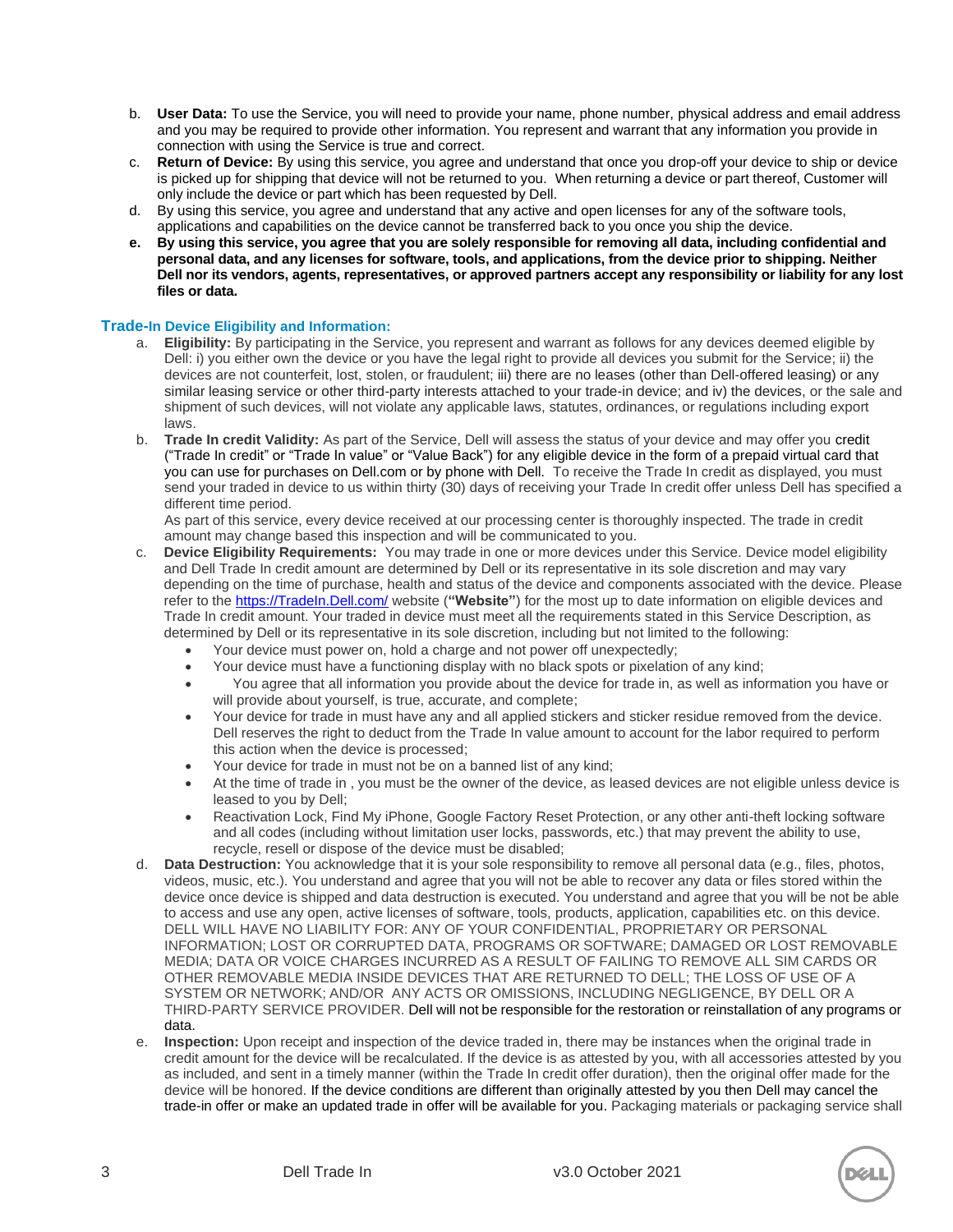be provided by transportation provider. If you choose to not use the provided packaging materials, then packing and shipping recommendations must be followed in order to avoid possible damage or loss

- f. **Damage Prior to Inspection**: Should your device become damaged or lost in transit from you to our device processing facility, you can open a support ticket with Dell Customer Service at [Contact Information | Dell US](https://www.dell.com/support/contents/en-us/category/contact-information) to file a claim with the transportation provider. After the transportation provider's investigation is complete, and our thorough investigation in processing center is complete we will provide you with Trade In credit value pursuant to this Service Description.
- g. **Recycling and Handling:** You understand, agree, and permit the us to recycle, shred, destroy, repair, resell, donate, and otherwise handle the Device in any manner it deems fit. The Device includes the equipment you trade in and any other Device you ship with it, which includes, but is not limited to, computer systems and accessories, mobile devices and accessories, storage devices, electronics, peripherals, and other consumer electronics. You understand and acknowledge that the Device will not be returned to you. FOR RECYCLING SERVICES, YOU ACKNOWLEDGE AND AGREE THAT THE RESPONSIBLE RECYCLE AND REUSE SERVICE IS BETWEEN YOU AND SERVICE PROVIDER ONLY, AND DELL IS NOT LIABLE FOR AND DOES NOT WARRANT SUCH SERVICE.
- h. **Third Party Warranties.** These Services may require Dell to access hardware or software that is not manufactured by Dell. Some manufacturers' warranties will become void if Dell or anyone else other than the manufacturer works on the hardware or software and associated licenses. Dell does not take responsibility for third party warranties or for any effect that the Services may have on thosewarranties.

## Services Terms & Conditions

This Service Description is entered between you, the customer ("you" or "Customer"), and the Dell entity identified on your Transaction Documentation for the purchase of this Service.

**For U.S. Consumers:** Dell is pleased to provide these services to Consumers in accordance with this Service Description and the applicable "U.S. Consumer Terms of Sale" at<http://www.dell.com/terms> (referred to as an "Agreement").

**For All Customers:** Please see the table below which lists the URL applicable to your Customer location where your Agreement can be located. The parties acknowledge having read and agree to be bound by such online terms.

|                                | Terms & Conditions Applicable to Your Purchase of Dell Services        |                                                                                            |  |
|--------------------------------|------------------------------------------------------------------------|--------------------------------------------------------------------------------------------|--|
| <b>Customer</b><br>Location    | <b>Customers Purchasing</b><br><b>Dell Services Directly From Dell</b> | <b>Customers Purchasing</b><br><b>Dell Services Through</b><br>an Authorized Dell Reseller |  |
| <b>United</b><br><b>States</b> | U.S. Consumer Terms of Sale at<br>www.dell.com/terms                   | U.S. Consumer Terms of Sale at<br>www.dell.com/terms                                       |  |

#### **Important Additional Terms:**

- a. **Promos and Discounts.** The Service cannot be combined with any other promotions, discounts, or offers unless specifically provided for in the terms and conditions of such offers from Dell.
- b. **Personal Information.** By participating in the Service, you understand and agree that it may be necessary for Dell and its agents, to collect, process, transmit, maintain, share, and use certain personal information, such as your name, address, and information related to your method of payment, to perform the service and support obligations under the Service. You may receive Service-related communications from the Dell, its affiliates, or their vendors, agents, representatives, or approved partners, such as notices regarding additional charges. You may also receive requests to participate in surveys or marketing communications from Dell and/or its affiliates related to the Service or other offers. At all times, we will treat your information in accordance with the Dell [Privacy Statement,](https://www.dell.com/learn/us/en/uscorp1/policies-privacy) available at https://www.dell.com/learn/us/en/uscorp1/policies-privacy.
- c. **Privacy Statement.** You agree to the [Dell Privacy Statement](https://www.dell.com/learn/us/en/uscorp1/policies-privacy) and the service provider [Apkudo Customer](https://apkudo.com/legal/terms-of-service.html)  [Terms of Service.](https://apkudo.com/legal/terms-of-service.html)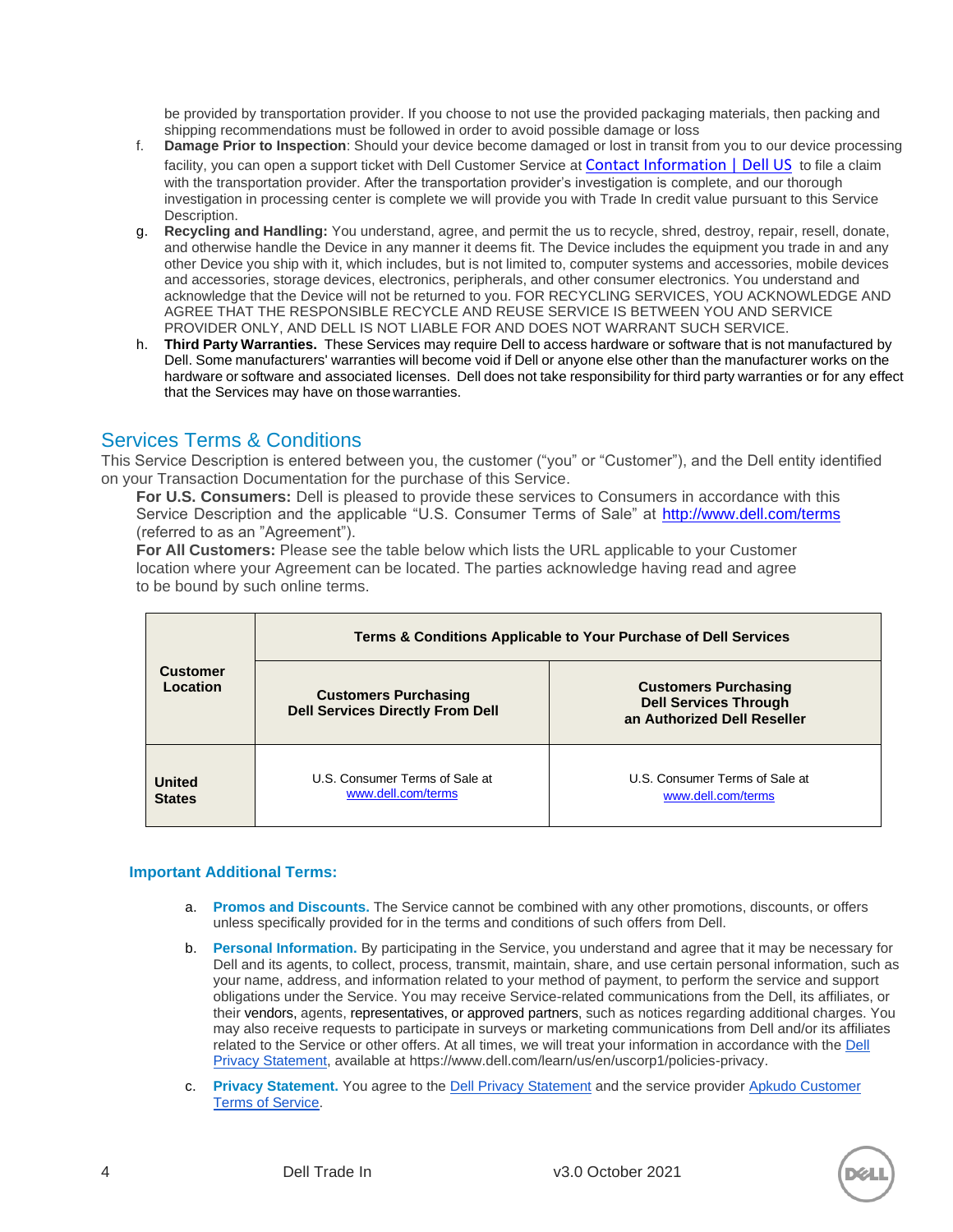- d. **Service Description Terms.** You may review the most recent version of this Service Description by revisiting this webpage or [www.dell.com/servicecontracts.](http://www.dell.com/servicecontracts)
- e. **Termination/Cancellation.** We reserve the right to decline or cancel your participation in the Service, with or without advance notice, if we believe that your participation violates this Service Description, including but not limited to enabling a fraudulent or illegal purpose. You agree that neither Dell, nor its vendors, agents, representatives, or partners shall be liable for any loss or damage caused, directly or indirectly, by any such termination, suspension, or change and that YOU WILL HAVE NO FURTHER ACCESS TO THE SERVICE.
- f. **Service Availability.** The Service is available only to customers residing in the fifty U.S. states and the District of Columbia, and it is not available in other locations. In addition, the Website and Service are hosted within the United States. Although the Website and the Service may be accessible worldwide, the Service will not be provided to locations outside the United States.
- g. **Nontransferable.** Neither Service eligibility nor the Trade in credit amount offered are transferable to any other person or entity.
- h. **No Warranties.** CUSTOMER ACKNOWLEDGES AND AGREES THAT GIVEN THE NATURE OF THE SERVICE, THESE SERVICES ARE PROVIDED "AS IS" AND DELL MAKES NO WARRANTIES REGARDING THE SERVICE OR THE RESULTS OF THE SERVICE, WHETHER EXPRESS OR IMPLIED, INCLUDING, BUT NOT LIMITED TO, ANY IMPLIED WARRANTIES OF MERCHANTABILITY OR FITNESS FOR A PARTICULAR PURPOSE. DELL EXPRESS DISCLAIMS ALL WARRANTIES AS TO THE SERVICES PROVIDED HEREUNDER.
- i. **Limitation of Liability.** TO THE EXTENT ALLOWED BY LOCAL LAW, CUSTOMER'S SOLE AND EXCLUSIVE REMEDY AND DELL'S, ITS VENDORS', AGENTS', REPRESENTATIVES', AND PARTNERS' ENTIRE, COLLECTIVE LIABILITY IN CONTRACT, TORT, OR OTHERWISE, UNDER THIS SERVICE DESCRIPTION IS A PRO-RATED REFUND OF THE AMOUNTS PAID TO DELL FOR THE SERVICE THAT IS THE BASIS OF THE CLAIM. UNDER NO CIRCUMSTANCES WILL DELL BE LIABLE TO YOU OR ANY OTHER PERSON FOR ANY DAMAGES, INCLUDING, WITHOUT LIMITATION, ANY INDIRECT, INCIDENTAL, SPECIAL, OR CONSEQUENTIAL DAMAGES, EXPENSES, COST, PROFITS, LOST SAVINGS OR EARNINGS, LOST OR CORRUPTED DATA, OR OTHER LIABILITY ARISING OUT OF OR RELATED TO THIS AGREEMENT, OR OUT OF THE INSTALLATION, DEINSTALLATION, USE OF, OR INABILITY TO USE THE SYSTEM, OR OUT OF THE USE OF ANY SERVICE MATERIALS PROVIDED HEREUNDER.

THIS AGREEMENT GIVES YOU SPECIFIC LEGAL RIGHTS AND YOU MAY HAVE OTHER RIGHTS THAT VARY FROM JURISDICTION TO JURISDICTION. SOME JURISDICTIONS DO NOT ALLOW THE EXCLUSION OR LIMITATION OF (i) INCIDENTAL OR CONSEQUENTIAL DAMAGES OR (ii) IMPLIED WARRANTIES, SO THE ABOVE EXCLUSIONS MAY NOT APPLY.

- j. **Binding Arbitration. FOR CUSTOMERS IN THE U.S. AND CANADA: THIS AGREEMENT REQUIRES THE USE OF ARBITRATION ON AN INDIVIDUAL BASIS TO RESOLVE ANY AND ALL DISPUTES OR CONTROVERSIES BETWEEN CUSTOMER AND DELL, RATHER THAN JURY TRIALS OR CLASS ACTIONS, ACCORDING TO THE TERMS IN DELL'S U.S. TERMS OF SALE (see [www.dell.com/terms\)](http://www.dell.com/terms).** Neither Dell nor you may institute any action in any form arising out of this Service Description more than eighteen (18) months after the cause of action has arisen, or in the case of nonpayment, more than eighteen (18) months from the date of last payment. **FOR ALL OTHER CUSTOMERS: THE DISPUTE RESOLUTION TERMS THAT APPLY TO YOU ARE SET OUT IN YOUR TERMS OF SALE.**
- k. **Governing Law.** THIS AGREEMENT SHALL, TO THE EXTENT PERMITTED BY APPLICABLE LAW, BE GOVERNED BY THE LAWS OF THE STATE OF TEXAS, WITHOUT REGARD TO CONFLICTS OF LAWS RULES. DIFFERENT GOVERNING LAW PROVISIONS MAY APPLY TO YOU AS SET FORTH IN **EXHIBIT A**.
- l. **Severability.** If any provision of this Service Description is void or unenforceable, the parties agree to delete it and agree that the remaining provisions will continue to be in effect.
- m. **Commercially reasonable limits to scope of service.** Dell may refuse to provide Services if, in its opinion, providing the Services creates an unreasonable risk to Dell or Dell's Service providers or is beyond the scope of Services. Dell is not liable for any failure or delay in performance due to any cause beyond its control. Service extends only to uses for which the Supported Dell Product was designed. Customer acknowledges that Dell may not be able solve Customer's particular problem.
- n. **Optional services.** Optional services (including point-of–need support, installation, consulting, managed, and professional, support or training services) may be available for purchase from Dell and will vary by Customer location. Optional services may require a separate agreement with Dell. In the absence of such agreement, optional services are provided pursuant to the terms and conditions of this Service Description.
- Assignment. Dell may assign this Service and/or Service Description to qualified third party service providers.